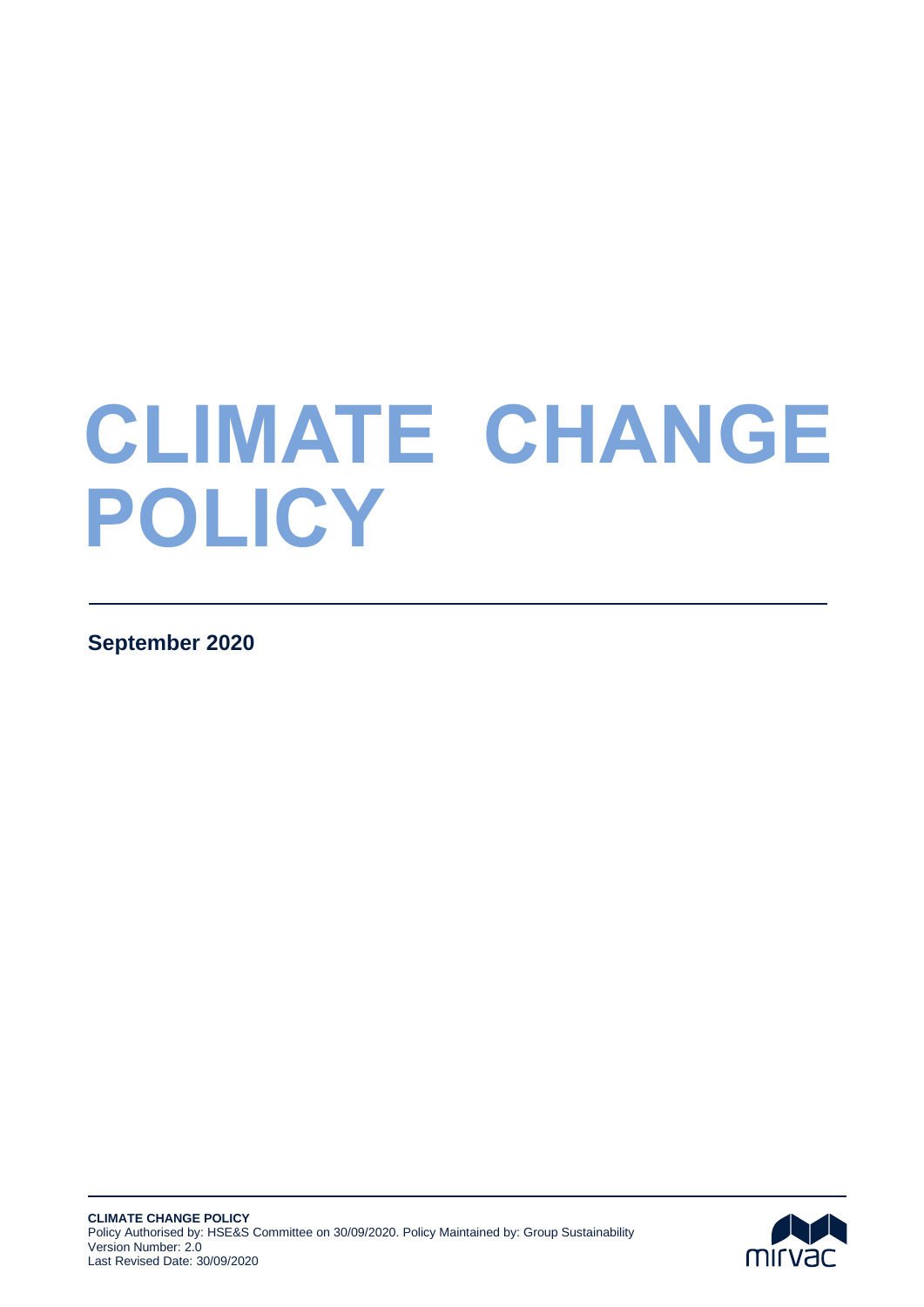

# 1 Climate Change Policy

Mirvac recognises that climate change presents a number of critical environmental, financial, and physical risks. The increase in global temperatures is driving sea level rise and an increase in both the frequency and intensity of extreme weather events. This Policy sets out our commitment to minimising our impact on the planet and managing the risks associated with climate change on our business investments, developments, and operations.

#### 1.1 Target

Our Policy is driven by an ambitious target to be net positive in carbon by 2030. This commitment is ahead of the COP 21 Paris Agreement's objective to manage climate impacts to well below 2°C above pre-industrial levels, and to pursue efforts to limit the temperature increase to 1.5°C above pre-industrial levels.

As part of an industry that contributes to approximately 25 per cent of carbon emissions in Australia, the actions and the leadership we take now will be important in achieving these objectives.

#### 1.2 Transparent disclosure

We are committed to disclosing our financial, physical, and transiton risks in line with the recommendations set out by the Task Force for Climate-related Financial Disclosures. As well as being an effective risk strategy, taking prompt action on climate change will deliver significant financial benefits to the Group. By transitioning to a low carbon economy early, we will combat rising energy costs, retain premium tenants and minimise vacancy rates. With low carbon building policy reforms on the horizon, we'll also be ahead of the curve when it comes to compliance.

In 2019 we released our [plan](http://mirvacsustainability.azurewebsites.net/wp-content/uploads/2019/09/Mirvac_Planet-Positive.pdf) to reach net positive carbon. The key elements of this include:

- continuing to maximise energy efficiency at our assets
- developing all-electric assets;
- powering them with 100 per cent renewable energy; and
- purchasing high-quality carbon offsets as an interim measure for onsite fossils fuels, as we transition away from gas and diesel.

As key activities towards our target, we are committed to:

- reducing carbon intensity in our investment portfolio;
- building all new assets in our office and industrial business to a 5.5 Star Energy NABERS rating standard;
- including solar in all new Residential projects; and
- continuing to focus on renewable energy procurement at our investment assets.

In our ambition to reduce our carbon emissions, Mirvac will also continue to:

- align with the UN Principles for Responsible Investment and our [Responsible Investment Policy;](https://mirvac-cdn-prd.azureedge.net/-/media/Project/Mirvac/Corporate/Main-Site/Corporate-Theme/images/About/Corporate-Governance/Responsible-Investment-Policy.pdf?la=en&hash=40C05B5C0C2F4346E41DDB46DF10E3E0218CF503)
- look at how we can improve the resilience of our developments and our existing assets by assessing their exposure to climate risks, and implementing mitigation and adaptation measures;
- consider climate-related impacts within the site planning and construction management process;